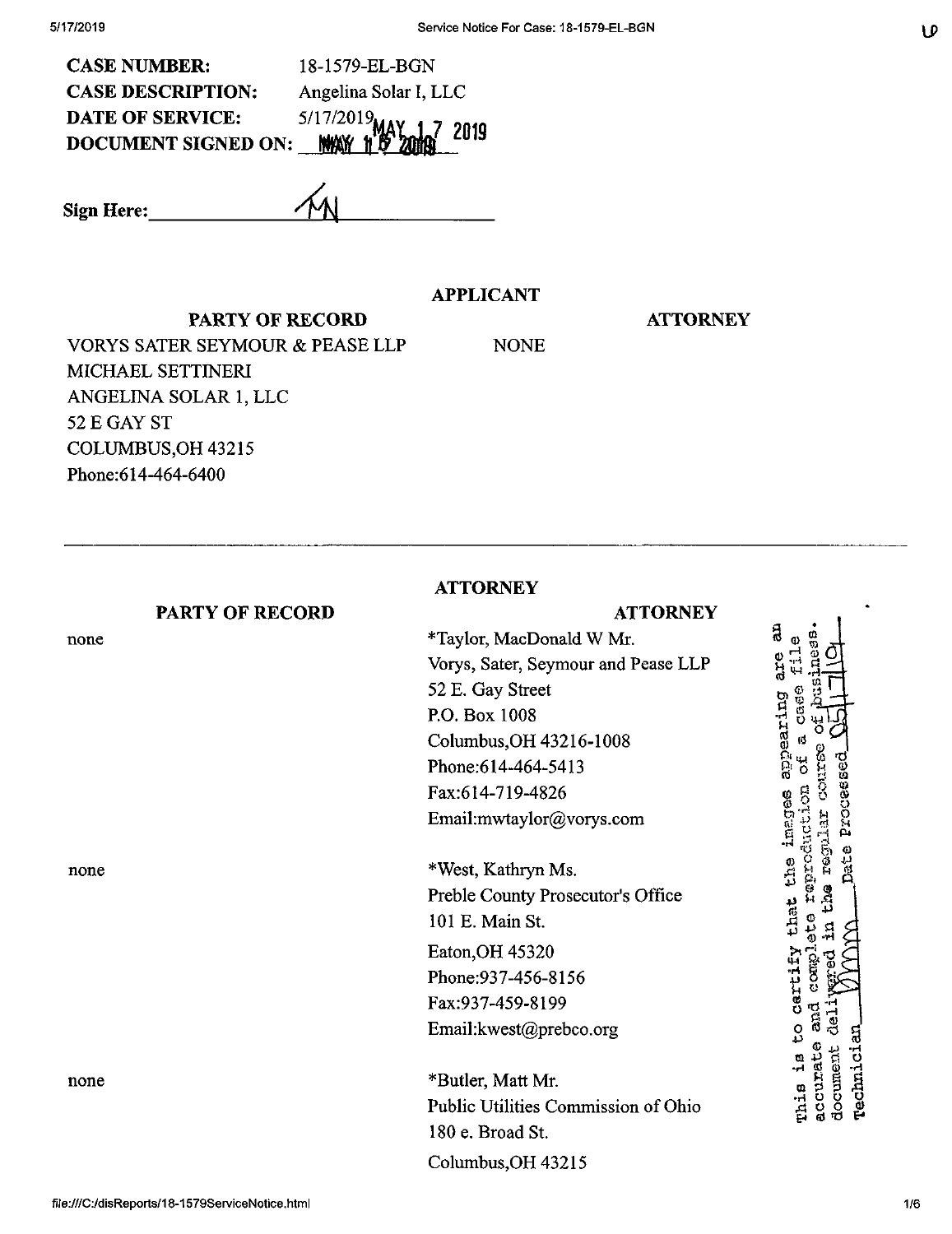| 5/17/2019 | Service Notice For Case: 18-1579-EL-BGN      |
|-----------|----------------------------------------------|
|           | Phone: 614-644-7670                          |
|           | Email:Matthew.Butler@puc.state.oh.us         |
| none      | *Orahood, Teresa                             |
|           | Bricker & Eckler LLP                         |
|           | 100 South Third Street                       |
|           | Columbus, OH 43215-4291                      |
|           | Phone: (614) 227-4821                        |
|           | Fax: (614) 227-2390                          |
|           | Email:torahood@bricker.com                   |
| none      | *Conway, Andrew S Mr.                        |
|           | Public Utilities Commission of Ohio          |
|           | 180 East Broad Street                        |
|           | Columbus, OH 43215                           |
|           | Phone: (614) 466-5732                        |
|           | Email:Andrew.Conway@puco.ohio.gov            |
| none      | *Troupe, Tanowa Ms.                          |
|           | <b>PUCO</b>                                  |
|           | 180 E. Broad Street                          |
|           | Columbus, OH 43215                           |
|           | Phone: 614-644-9745                          |
|           | Fax:ext 231                                  |
|           | Email:Tanowa.Troupe@puco.ohio.gov            |
| none      | *Scott, Tonnetta Ms.                         |
|           | <b>Ohio Attorney General</b>                 |
|           | 30 East Broad Street                         |
|           | Columbus, OH 43215                           |
|           | Phone: (614) 466-4395                        |
|           | Fax:(614)466-4395                            |
|           | Email:tonnetta.scott@ohioattorneygeneral.gov |
| none      | *Milam, Amy M                                |
|           | Ohio Farm Bureau Federation                  |
|           | 280 N. High Street, P.O. Box 182383          |
|           | Columbus, OH 43218-2383                      |
|           | Phone: (614) 246-8256                        |
|           | Fax:(614) 246-8656                           |
|           | Email:amilam@ofbf.org                        |
| none      | *Chilcote, Heather A                         |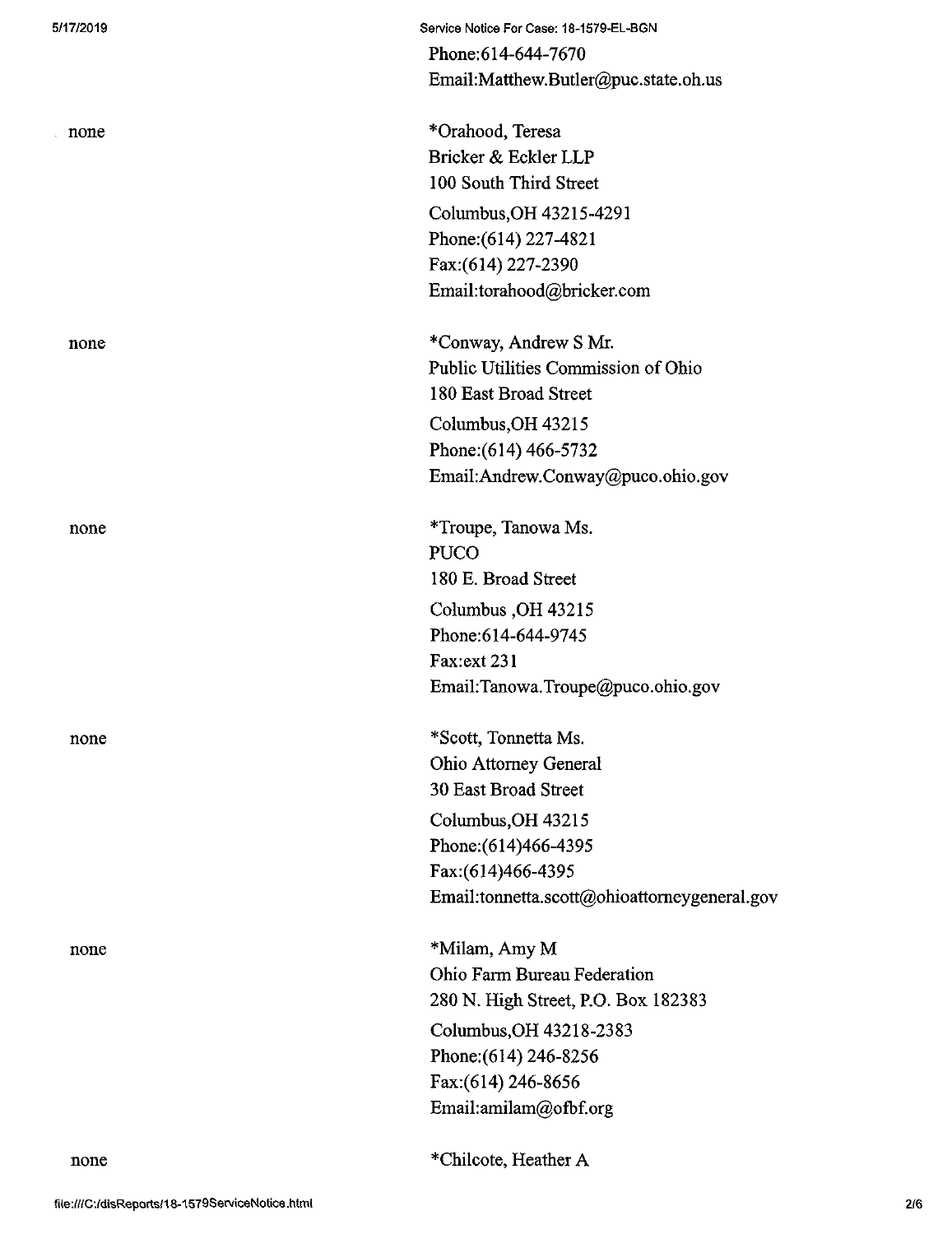none

5/17/2019 Service Notice For Case: 18-1579-EL-BGN Public Utilities Commission of Ohio 180 East Broad Street Columbus Ohio,OH 43215 Phone:(614) 466-0407 Email:heather.chilcote@puco.ohio.gov

none \*Van Kley, Jack A Mr. Van Kley& Walker, LLC 132 Northwoods Blvd., Suite C-1 Columbus,OH 43235 Phone;614-431-8900 Fax:614-431-8905 Email:jvankley@vankleywalker.com

> \*Staff, Docketing Docketing 180 East Broad Street 11th Floor Columbus,OH 43215 Phone;614-466-4095 Fax:614-466-0313 Email:docketing@puco.ohio.gov

none \*Elliott, Courtney L Ms. Mike Mobley Reporting, A Veritext Company 334 South Main Street Dayton,OH 45402 Phone:(937)222-2259 Email:courtney@mobleyreporting.com

none \*Settineri, Michael J. Mr. Vorys, Sater, Seymour and Pease LLP 52 East Gay Street Columbus,OH 43215 Phone:614-464-5462 Fax:614-719-5146 Email:mjsettineri@vorys.com

none \*Boggs, Thaddeus M Mr. Frost Brown Todd LLC 10 W Broad Street Suite 2300 Columbus,OH 43215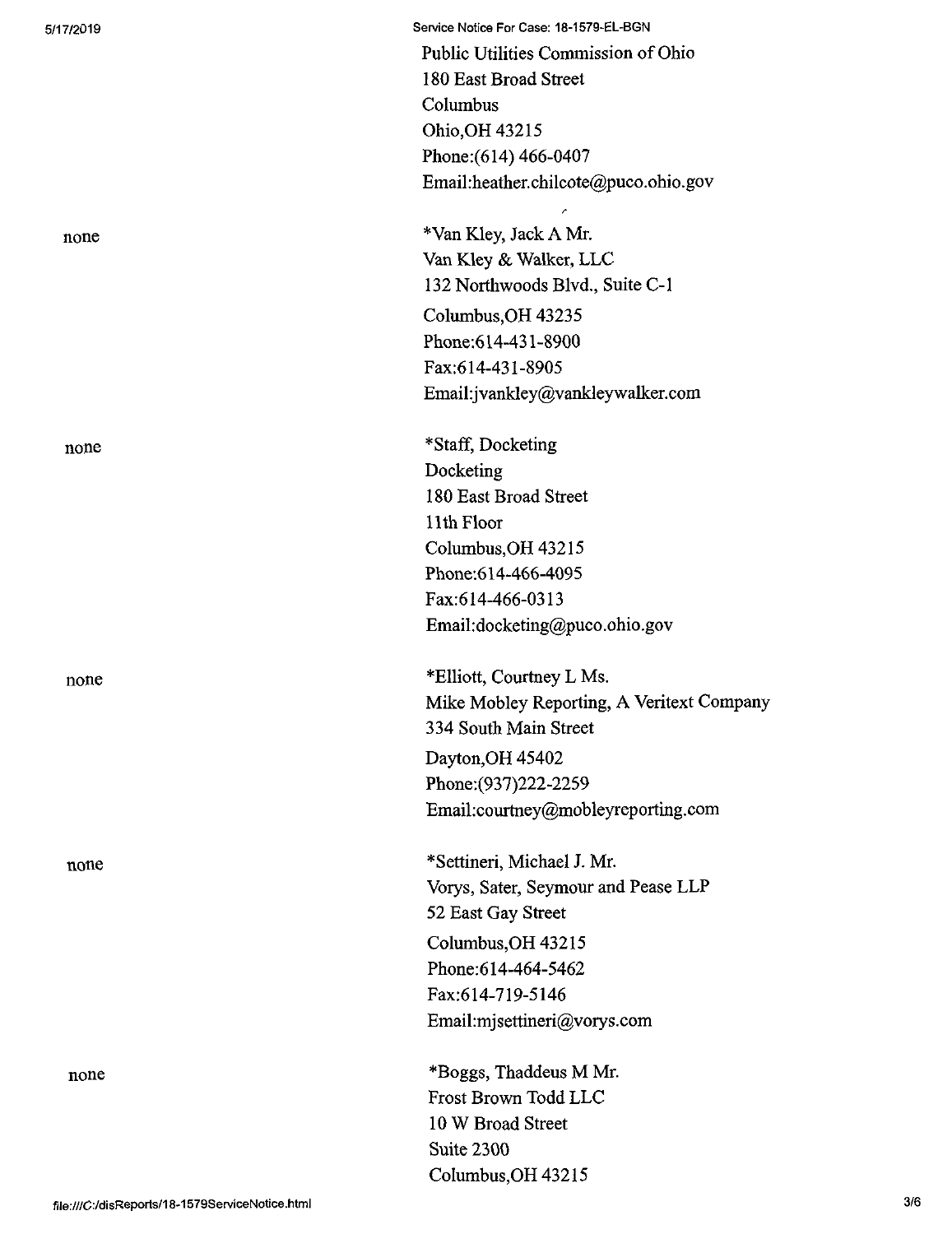## **INTERVENOR**

NONE

# **PARTY OF RECORD** BLACK, ROBERT

### **ATTORNEY**

6587 FAIRHAVEN ROAD COLLEGE CORNER,OH

45003-9249

BOARD OF TRUSTEES FOR ISRAEL TOWNSHIP NONE

10893 SR 177

COLLEGE CORNER,OH 45003

Phone:513-796-3202

BOARD OF TRUSTEES OF DIXON TOWNSHIP NONE

7170 CALIFORNIA SCHOOL ROAD \*\*\* NO MAIL RECEPTACLE

EATON,OH 45320 Phone:937-456-3680

BOARD OF TRUSTEES OF DIXON TOWNSHIP PREBLE – NONE<br>COUNTY OUIO COUNTY OHIO

#### 730 DOVE RD

EATON,OH 45320 Phone:(937) 533-7009

CAMPBELL BRANDLY FARMS LLC MARJA BRANDLY 6812 FAIRHAVEN COLLEGE CORNER RD **NONE** 

CAMDEN, OH 45311

CONCERNED CITIZENS OF PREBLE COUNTY LLC (CCPC) NONE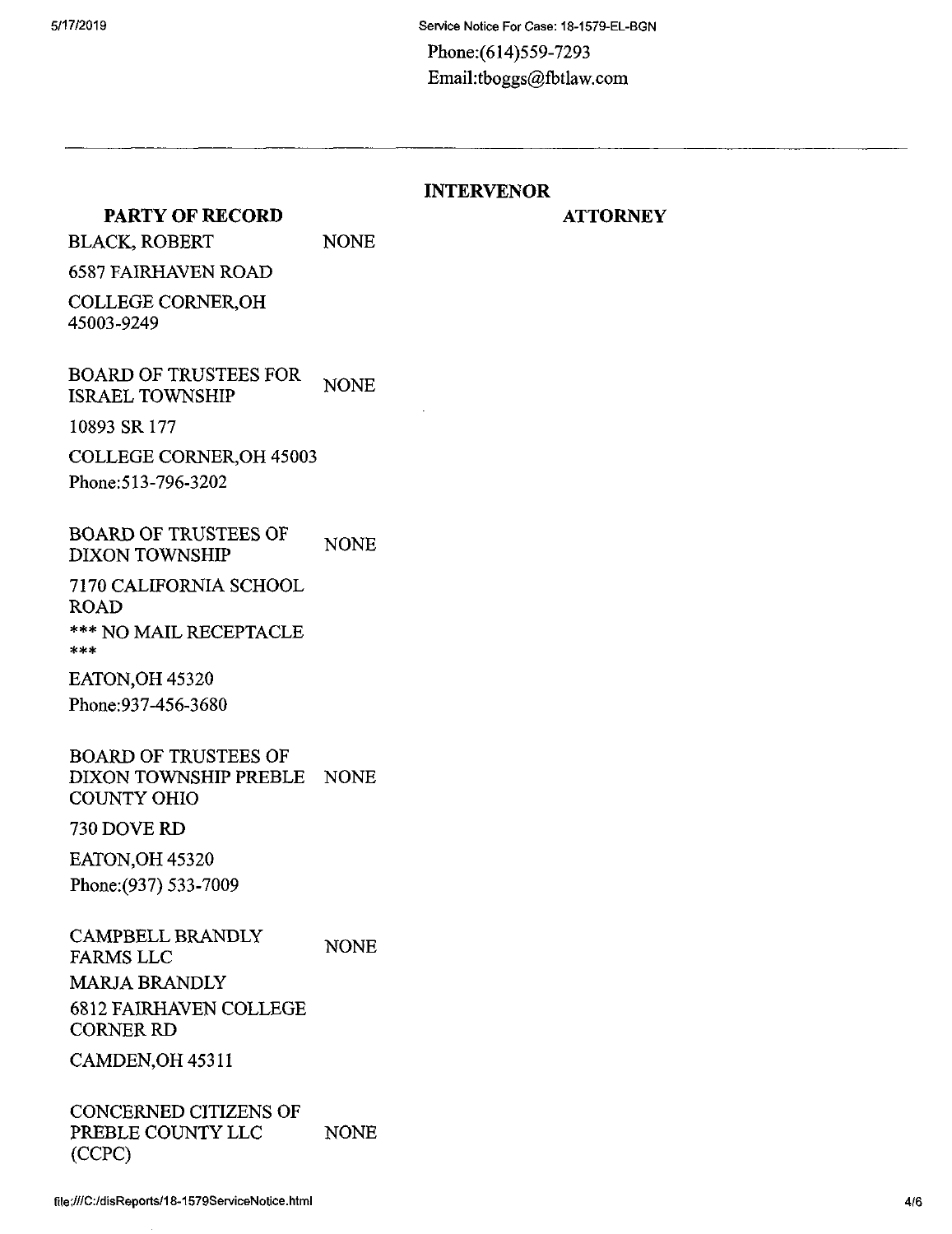1731 W CONSOLIDATED ROAD EATON,OH 45320

EATON COMMUNITY SCHOOL DISTRICT THADDEUS BOGGS FROST BROWN TODD LLC 9277 CENTRE POINTE DR, STE 300 WEST CHESTER,OH 45069- 4866 Phone:513-870-8226 NONE

JACKSON, KEVIN AND TINA NONE

5239 E GREENWOOD CHURCH ROAD

LIBERTY ,IN 47353

MARJA BRANDLY, MICHAEL <sub>NONE</sub><br>IRWIN IRWIN

6812 FAIRHAVEN COLLEGE **CORNER RD** 

CAMDEN,OH 45311

OHIO FARM BUREAU FEDERATION CHAD A. ENDSLEY 280 N. HIGH STREET, PO BOX 182383 NONE

COLUMBUS ,OH 43218-2383 Phone:614-245-8258

PREBLE COUNTY COMMISSIONERS DYLAN F BORCHERS BRICKER & ECKLER LLP 100 SOUTH THIRD STREET COLUMBUS,OH 43215-4291 Phone;6142272300 Email:dborchers@bricker.com NONE

PREBLE COUNTY ENGINEER RKYLE CROSS **NONE**